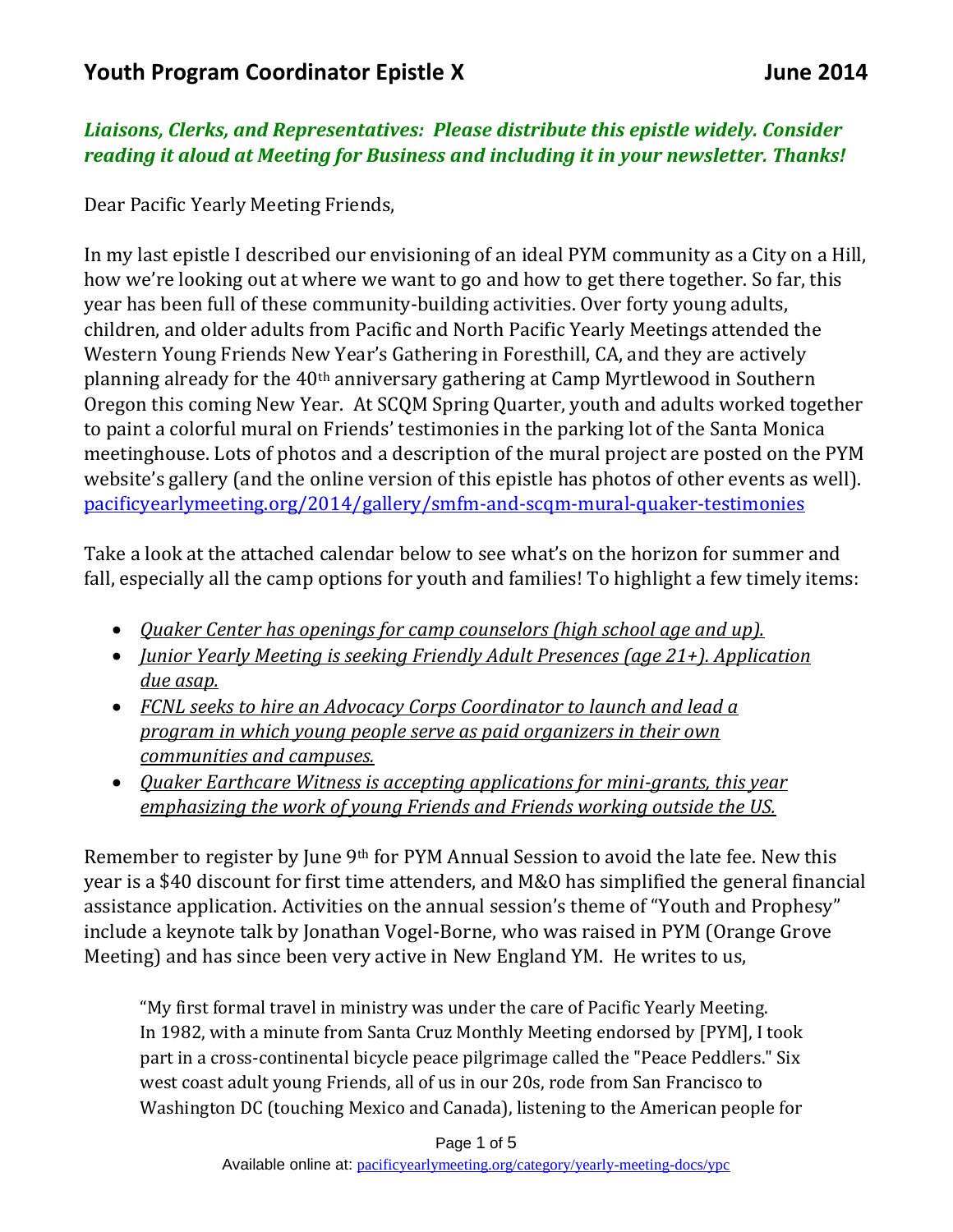the spiritual grounding that would lead to nuclear disarmament. Leaving California in 1984, I moved with my spouse, Minga Claggett-Borne, to Greensboro, NC, where we helped organize the 1985 World Gathering of Young Friends. Minga and I then came to New England to serve the Friends Meeting at Cambridge as Resident Friends. From 1991 to 2013, I was the lead staff person for New England Yearly Meeting.

"The [PYM] Sessions theme "Youth and Prophecy: Awakening to a New Creation" highlights my own call to name, encourage and live out our prophetic witness, fulfilling our divine purpose, dismantling the domination system, tearing down the religion of empire, building alternative communities and bringing all of us, all of creation home to the unconditional love of God. I have drawn the title for my talk, "Your Sons and Your Daughters will Prophesy" from Peter's speech on the day of Pentecost—"these people are not drunk. It is only 9am in the morning!" (Acts 2:14- 38)…. The Yearly Meeting Sessions theme acknowledges that like the early Friends—who were mostly people in their 20s and 30s, even teenagers like James Parnell, age 16 when he died in prison—adult young Friends in Pacific YM and elsewhere in the Quaker world are rising up with a strong, prophetic message and witness. We will receive that message at the YM Sessions on Wednesday morning. Again, even in this phase of my life—as I dream dreams—I am still and always will be a child of Pacific Yearly Meeting. I am so glad to be coming home."

Also for Annual Session, our Youth Program Committee is putting together an interest group, "Of Such is the Kingdom of Heaven: PYM's Youth and Intergenerational Community," with the intention of getting interested Friends and representatives of all the various youth and intergenerational programs of PYM into the room together to coordinate schedules and share ideas. In it we will also be presenting on how the new Youth Program funds (interest from the Bob Vogel Endowment) and other support from our committee may be accessed. Other committees, such as Children's Religious Education, Peace & Social Order, and Unity with Nature will have interest groups as well. This effort toward building a vibrant intergenerational Religious Society of Friends takes participation from all of us, including Meetings, Worship Groups and committees with few or no youth.

The PYM Young Adult Friends are having a pre-annual-session weekend retreat again this year, on the theme of "Living up to the Light," to be held July 11-14 at the Redwood Forest meetinghouse in Santa Rosa, CA. Last year's retreat drew over 30 young adults and adult allies. The retreat serves many purposes: For older teens transitioning from JYM or some back after a long absence, this is a way to meet fellow young adults or mentors and find a place in the new community. Some cannot take time off to attend Annual Session, while a weekend event is more accessible. For many, settling into a small community before entering the larger annual session helps them to get grounded. Plus it's a time for plain old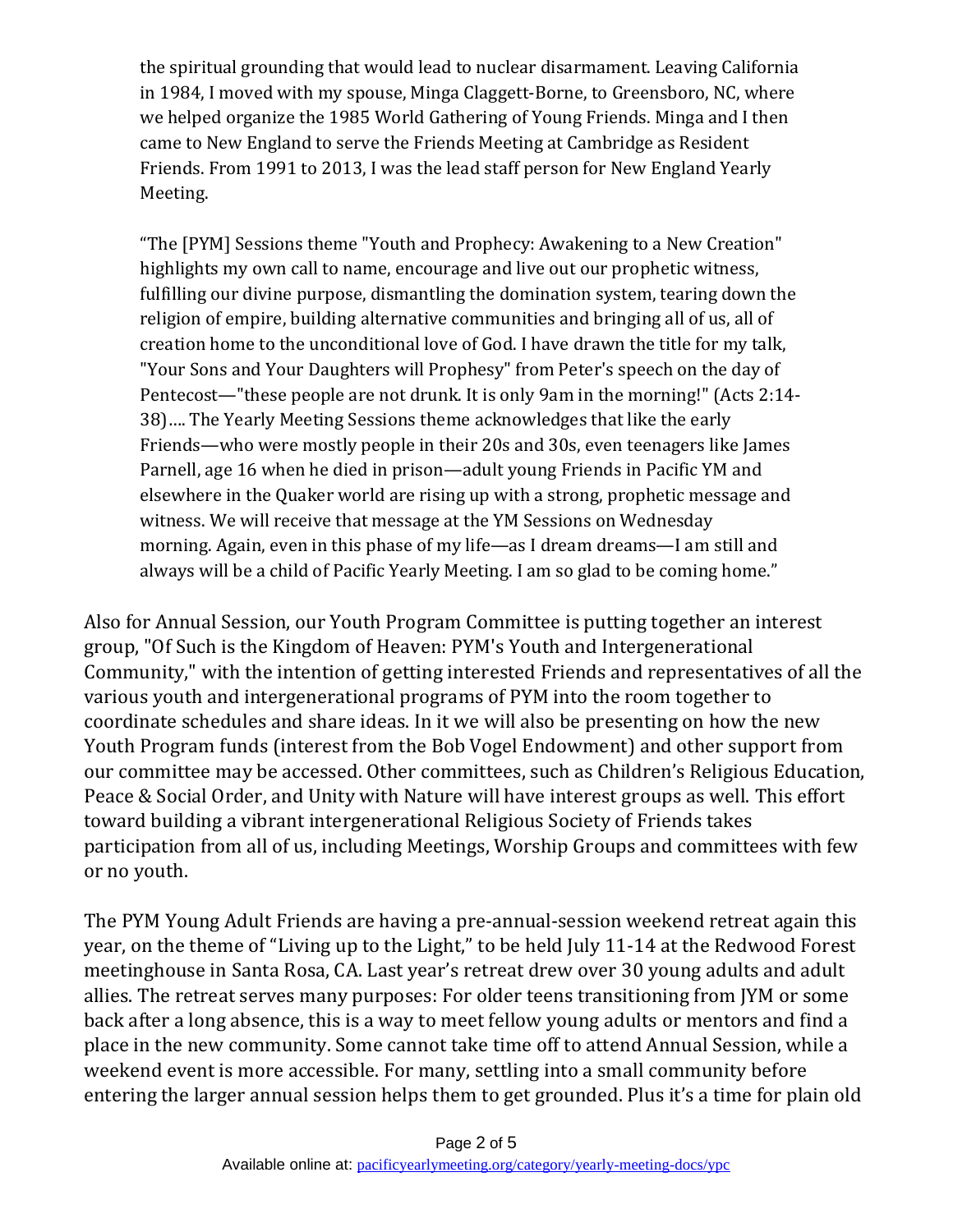fun and fellowship. Register now! Sliding scale \$50-75, and financial assistance is available. [pacificyearlymeeting.org/wordpress/wp](http://www.pacificyearlymeeting.org/wordpress/wp-content/uploads/2014/04/TheCalltoYAFs2014.pdf)[content/uploads/2014/04/TheCalltoYAFs2014.pdf](http://www.pacificyearlymeeting.org/wordpress/wp-content/uploads/2014/04/TheCalltoYAFs2014.pdf)

The FWCC consultation in March in Sacramento drew a large number of PYM Friends, including two of our teens and a few young adults, who told me how much they enjoyed learning by meeting other young Quakers and Friends from other branches and Yearly Meetings. Two former Quaker Youth Pilgrimage participants were unexpectedly reunited for the first time since their trip! Kylin Navarro (Strawberry Creek / PYM YAF Co-Clerk) and I co-led a workshop on "Servant Leadership toward Peace and Ecojustice" with Tyla Healton, co-pastor of the Sacramento Friends Church; a write-up about this workshop can be found in the May-June Quaker Earthcare Witness newsletter, *BeFriending Creation*, by QEW's General Secretary, Shelley Tanenbaum (Strawberry Creek): "What does footwashing have to do with climate chaos? Leave it to worldwide Friends to give me the answer…." [quakerearthcare.org/bfc/volume-27-number-3](http://www.quakerearthcare.org/bfc/volume-27-number-3)

This spring, fifteen adults participated in the two *Becoming Adult Allies to Youth* workshops. Many thanks to Julian Garrett for co-facilitating the San Jose workshop with me. And thanks to Orange County Friends who, in addition to hosting one of the workshops, invited me to facilitate their Easter weekend retreat on the topic of outreach and inclusion. Would your Meeting like to host one of these workshops next Spring (or another time of year)? Let's get it on the calendar.

Please remember my open invitation to consult with your Worship Group, Meeting, organization, or committee. I visited Ojai Worship Group this spring, meaning I've now visited all of SCQM at least once! I'm still working on the rest of CPQM and discerning how to serve Mexico City, Hawaii, and Guatemala. I'm excited to see many of you soon at summer events.

Yours in service,

~*Alyssa*

Alyssa Nelson, Youth Program Coordinator, Pacific Yearly Meeting (530) 563-6369 (cell) / pym.youthcoordinator@gmail.com

*Youth Program Coordinator Supervisory Committee members: Sophie Brinker, Jennifer Carr, Mary Klein (co-clerk), Steve Leeds, Hannah Mackinney, Thomas Rios, Jim Summers (co-clerk), and Nathan Walker. Two at-large spots are open, and two youth spots will be opening up.*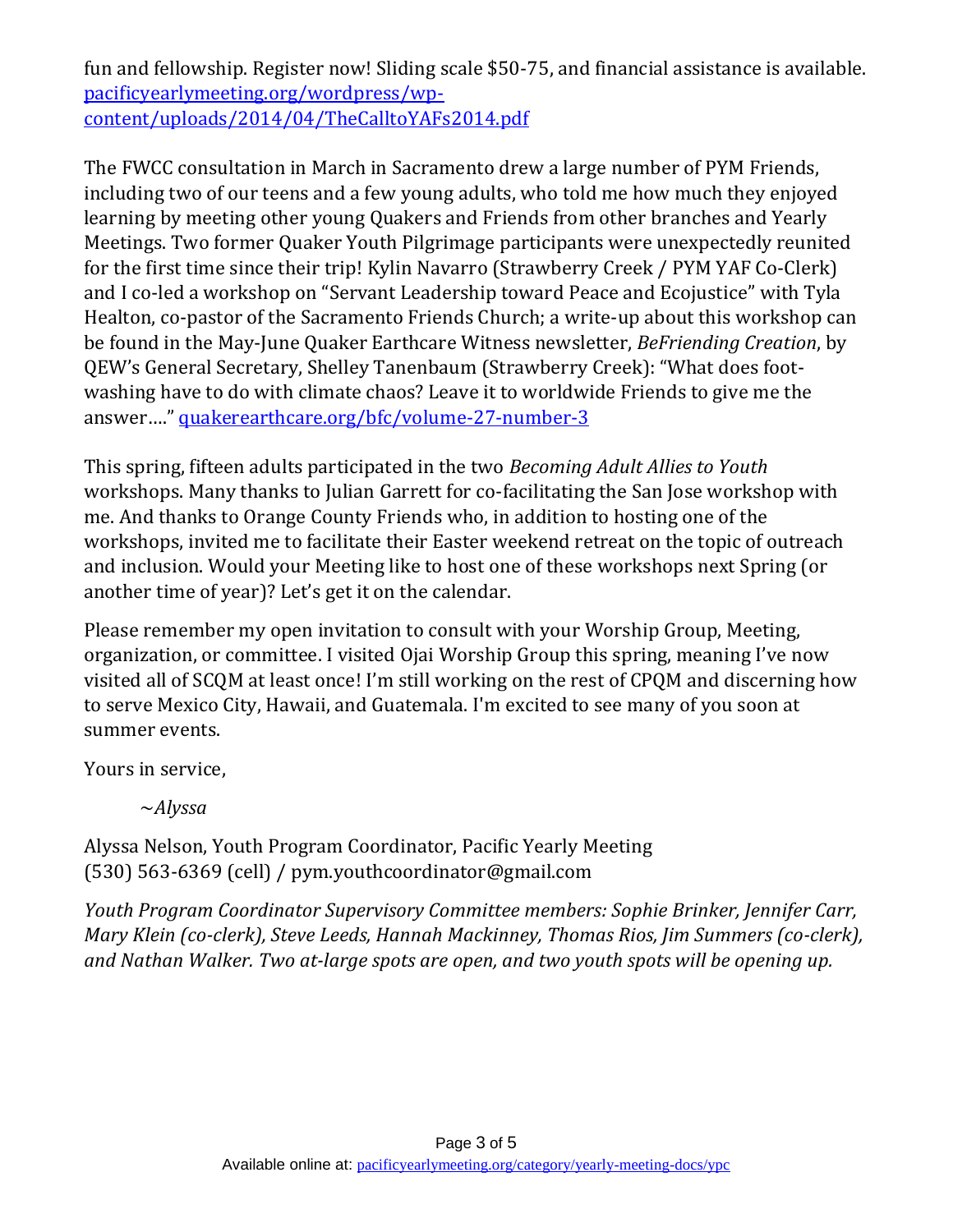## **~ Intergenerational and youth-focused activities in PYM and beyond ~ 2014 Ongoing Calendar of Events (updated 6/3/14)**

Email pym.youthcoordinator@gmail.com to have youth events included on the PYM calendar. [pacificyearlymeeting.org/events](http://www.pacificyearlymeeting.org/events/)

## *Please support young Friends and families in your area to attend events by helping them register, figure out payment and/or scholarships, and arrange transportation.*

- June 6-11: **Continuing Revolution: A Young Adult Friends Conference on Community**, at Pendle Hill in Wallingford, PA. [pendlehill.org/yafcon](http://www.pendlehill.org/yafcon)
- June 15-22: **Woolman Family Work Camp** (at Sierra Friends Center) woolman.org
- June 29-July 5: **Friends General Conference** (near Pittsburgh PA) "Let Love Be the First Motion" [fgcquaker.org/connect/gathering](http://www.fgcquaker.org/connect/gathering)
- **Ben Lomond Quaker Center Youth Camps** (Ben Lomond CA) quakercenter.org *Quaker Center's annual passes can be applied to camp!*
	- **Quaker Camp** (4<sup>th</sup>-6<sup>th</sup> grade) & Service Camp (7<sup>th</sup>-9<sup>th</sup> grade) run concurrently, June 22-29.
	- **Peace Action Camp:** outdoor adventure and nonviolent direct action for rising 10th through 12th graders, July 27 - August 2, Reno & Carson City, NV.
- **Camp Woolman** (Sierra Friends Center, Nevada City CA): [camp.woolman.org/dates-rates](http://camp.woolman.org/dates-rates)
	- **Teen Leadership Camp** (ages 15-16): two 2-week sessions: 6/28-7/13 & 7/13-7/27.
	- **Sierra Friends Camp** (ages 9-14): four 1-week sessions, combinable into multiple week stays: 6/28-7/5, 7/6-7/13, 7/13-7/19, 7/20-7/27.
- **Mountain Friends Camp** (Santa Fe Tree House Camp, New Mexico) for 10-15 year olds. Teens ages 16-17 can apply to serve as Counselors in Training. Come for 1, 2, or 3 weeks. [mountainfriendscamp.org/parents](http://mountainfriendscamp.org/parents)
	- First Session: July 5-12 (one week)
	- Second Session: July 13-26 (two weeks)
- July 11-14: **PYM Young Adult Friends Retreat**: Pre-Annual Session weekend of service, spirit, and fellowship with young adults and older adults of PYM. Held at Redwood Forest Meetinghouse, Santa Rosa CA, close to Annual Session site. Contact Kylin Navarro and Elena Anderson-Williams (YAFclerks@pacificyearlymeeting.org). Register online: <http://goo.gl/DvI47z>
- July 14-19: **PYM Annual Session** (Walker Creek Ranch, Petaluma CA), Theme: *"Youth and Prophecy: Awakening to a New Creation."* Financial and transportation help available – just ask! pacificyearlymeeting.org